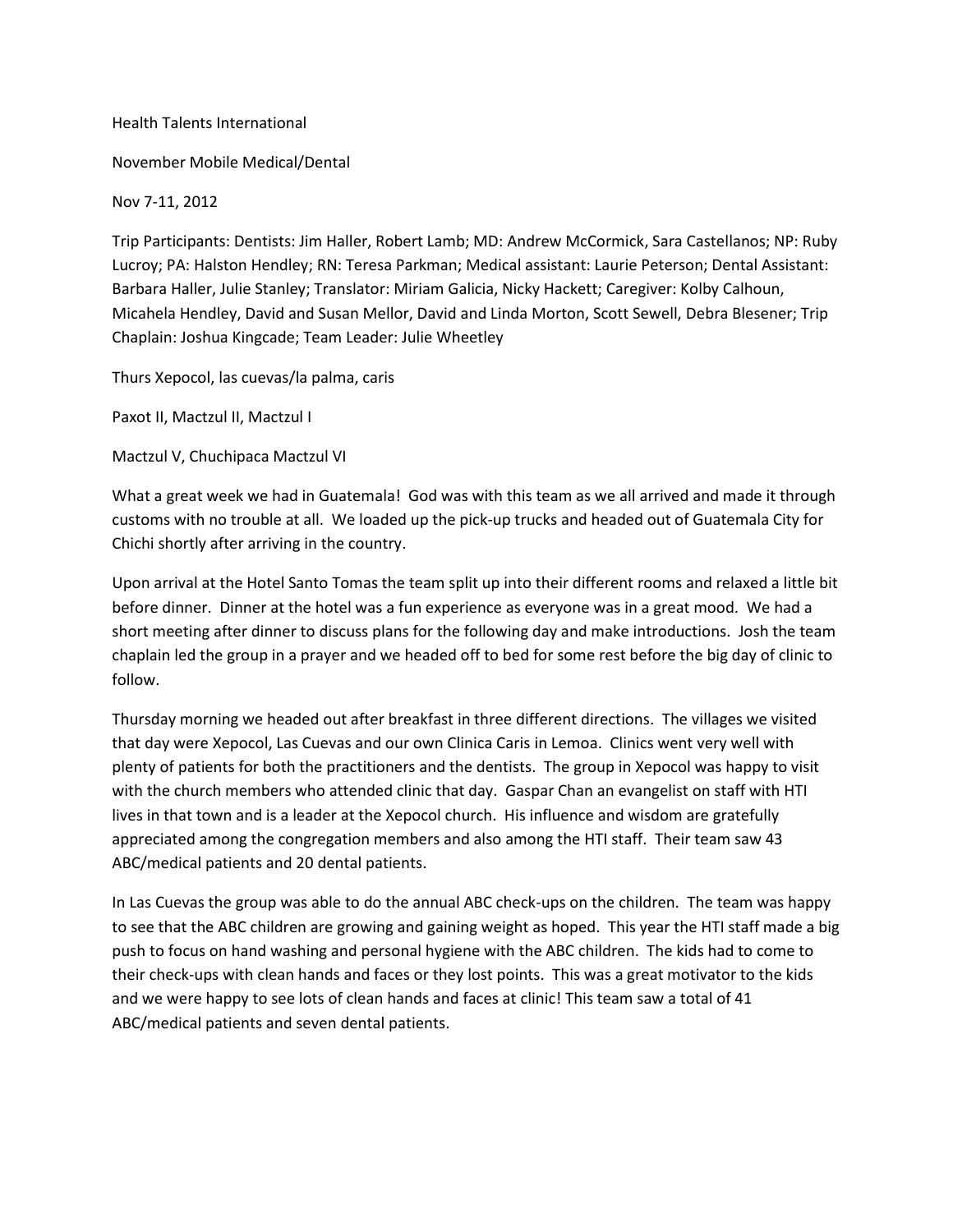The group at Caris was a smaller team but they were able to see quite a few patients none the less. Those on that team were also excited to get to see the new portions of Clinica Caris which were finished earlier in the year. Their group saw 33 ABC/medical and 11dental patients that day.

Friday morning the team divided up once again and headed out to three different villages. Paxot II, Mactzul II, Mactzul I were all visited on Friday. Each of these towns were scheduled for ABC check ups as well as general patients so our teams were all busy throughout the day. In Mactzul I Sheri and Halston saw all the ABC children as well as a few general medicine patients. Nicky was a huge help translating for Halston. Translators make a world of a difference on these teams! All together the Mactzul I team saw 46 ABC/medical patients and 14 dental.

The Paxot II team had a big day with 66 ABC/medical patients and 39 dental patients. Dr. Lamb was even able to see his ABC child! The group in Paxot II enjoyed visiting with the brothers and sisters of that congregation who tend to be a little more outgoing than some of the other villages.

In Mactzul II the medical team had a good number of patients, 35 all together and their dental team had a grand total of 37. The day was a little more relaxed so each patient was able to have plenty of time with the doctors and dentists to administer not just their treatment but also a good dose of Christian love!

Saturday was our final day of clinic. The team visited Mactzul V, Chuchipaca and Mactzul VI. The team was still full of energy and excited about being out at clinic. The group in Mactzul VI saw 39 ABC/medical patients and 14 dental patients. At the end of their day after the last patient had been seen Halston shared her daily devotional book's thought for the day with the group. They sat around and talked about the deov thought and read related scripture together. It was a warm and enjoyable way to wrap up the last day of clinic for this team.

In Chuchipaca Dr. Lisa led the team where they were able to see 23 medical patients and 33 dental patients. Dr. Sandra was certainly busy and was glad to have help from the team members as she worked through her dental patients.

The group in Mactzul V had a lot of fun. There were lots of medical patients, 60 all together with 14 for dental. The group was honored to receive a bag of delicious apples from one of the brothers from the congregation. His daughter is a Sherman scholar and they have an apple orchard. Since apples were in season they were happy to share the fruit of their labor with their brothers and sisters visiting with HTI. It was a special gift to receive and the team felt honored.

That night the devotional time was extra special. Time to share about the week and talk about special moments on the trips was enjoyed by all and there were several who couldn't keep dry eyes! Shortly after devotional time we all said goodnight and headed off to bed.

The next morning the team gathered for worship together in the "Upper Room" at Hotel Santo Tomas. The activities of market day could be heard from the street below but we were able to share in some lovely worship time together, communion and prayer. Robert Lamb led the service and did a lovely job